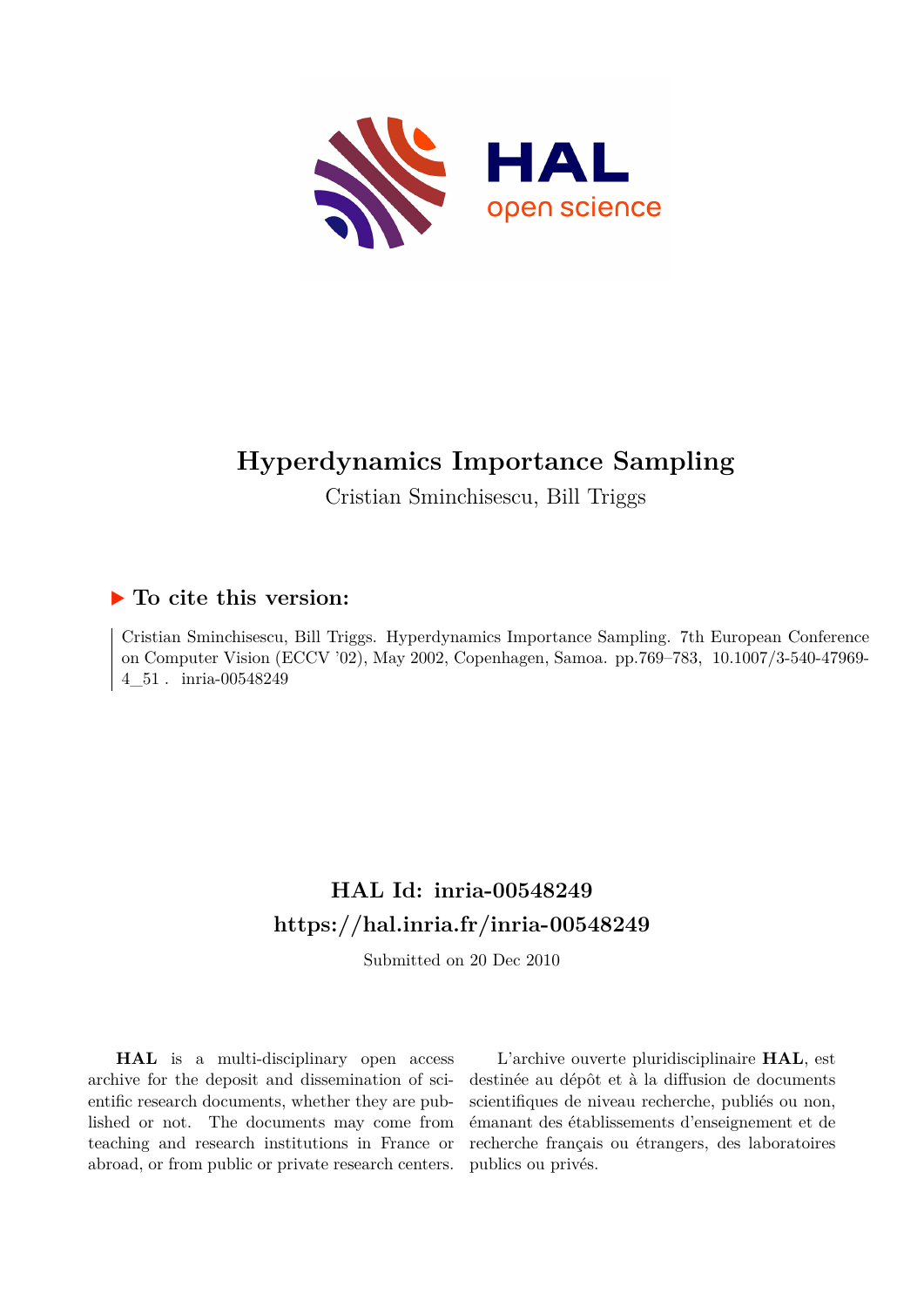# **Hyperdynamics Importance Sampling**

#### **Cristian Sminchisescu and Bill Triggs**

INRIA Rhˆone-Alpes, 655 avenue de l'Europe, 38330 Montbonnot, France. {Cristian.Sminchisescu,Bill.Triggs}@inrialpes.fr http://www.inrialpes.fr/movi/people/{Sminchisescu,Triggs}

#### **Abstract**

*Sequential random sampling ('Markov Chain Monte-Carlo') is a popular strategy for many vision problems involving multimodal distributions over high-dimensional parameter spaces. It applies both to* importance sampling *(where one wants to sample points according to their 'importance' for some calculation, but otherwise fairly) and to* global optimization *(where one wants to find good minima, or at least good starting points for local minimization, regardless of fairness). Unfortunately, most sequential samplers are very prone to becoming 'trapped' for long periods in unrepresentative local minima, which leads to biased or highly variable estimates. We present a general strategy for reducing MCMC trapping that generalizes Voter's 'hyperdynamic sampling' from computational chemistry. The local gradient and curvature of the input distribution are used to construct an adaptive importance sampler that focuses samples on low cost negative curvature regions likely to contain 'transition states' — codimension-1 saddle points representing 'mountain passes' connecting adjacent cost basins. This substantially accelerates inter-basin transition rates while still preserving correct relative transition probabilities. Experimental tests on the difficult problem of 3D articulated human pose estimation from monocular images show significantly enhanced minimum exploration.*

**Keywords:** *Hyperdynamics, Markov-chain Monte Carlo, importance sampling, global optimization, human tracking.*

# **1 Introduction**

Many vision problems can be formulated either as global minimizations of highly nonconvex cost functions with many minima, or as statistical inferences based on fair sampling or expectation-value integrals over highly multi-modal distributions. Importance sampling is a promising approach for such applications, particularly when combined with sequential ('Markov Chain Monte-Carlo'), layered or annealed samplers [8, 4, 5], optionally punctuated with bursts of local optimization [10, 3, 25]. Sampling methods are flexible, but they tend to be computationally expensive for a given level of accuracy. In particular, when used on multi-modal cost surfaces, current sequential samplers are very prone to becoming trapped for long periods in cost basins containing unrepresentative local minima. This 'trapping' or 'poor mixing' leads to biased or highly variable estimates whose character is at best quasi-local rather than global. Trapping times are typically exponential in a (large) scale parameter, so 'buying a faster computer' helps little. Current samplers are myopic mainly because they consider only the size of the integrand being evaluated or the lowness of the cost being optimized when judging 'importance'. *For efficient global estimates, it is also critically 'important' to include an*

To appear ECCV 2002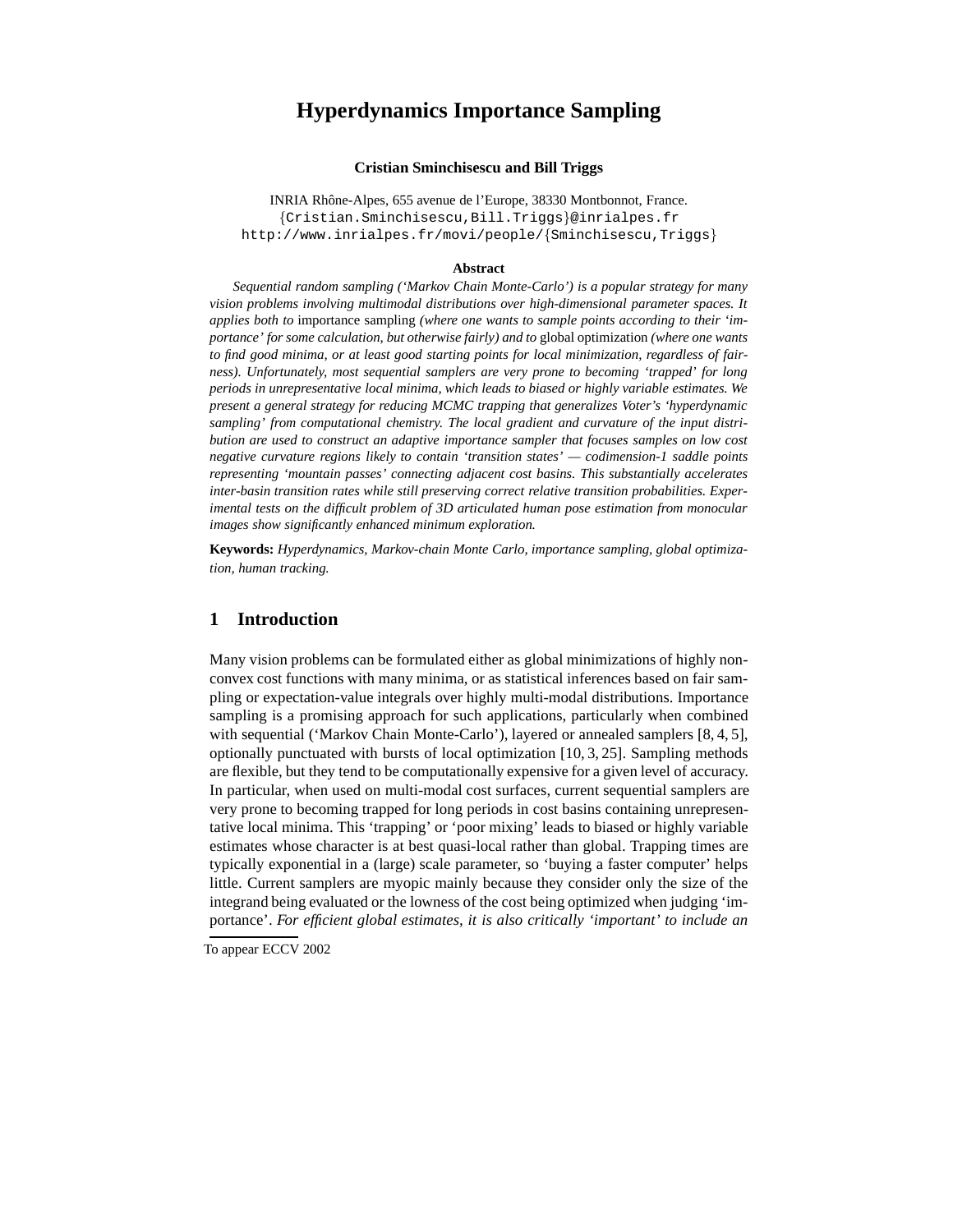### *effective strategy for reducing trapping,* e.g*. by explicitly devoting some fraction of the samples to moving between cost basins.*

This paper describes a method for reducing trapping by 'boosting' the dynamics of the sequential sampler. Our approach is based on Voter's 'hyperdynamics' [29, 30], which was originally developed in computational chemistry to accelerate the estimation of transition rates between different atomic arrangements in atom-level simulations of molecules and solids. There, the dynamics is basically a thermally-driven random walk of a point in the configuration space of the combined atomic coordinates, subject to an effective energy potential that models the combined inter-atomic interactions. The configuration-space potential is often highly multimodal, corresponding to different large-scale configurations of the molecule being simulated. Trapping is a significant problem, especially as the fine-scale dynamics must use quite short time-steps to ensure accurate physical modelling. Mixing times of  $10^6$ – $10^9$  or more steps are common. In our target applications in vision the sampler need not satisfy such strict physical constraints, but trapping remains a key problem.

Hyperdynamics reduces trapping by boosting the number of samples that fall near 'transition states' — low lying saddle points that the system would typically pass through if it were moving thermally between adjacent energy basins. It does this by modifying the cost function, adding a term based on the gradient and curvature of the original potential that raises the cost near the cores of the local potential basins to reduce trapping there, while leaving the cost intact in regions where the original potential has the negative curvature eigenvalue and low gradient characteristic of transition neighborhoods. Hyperdynamics can be viewed as a generalized form of MCMC importance sampling whose importance measure considers the gradient and curvature as well as the values of the original cost function. The key point is not the specific form adopted for the potential, but rather the refined notion of 'importance': deliberately adding samples to speed mixing and hence reduce global bias ('finite sample effects'), even though the added samples are not directly 'important' for the calculation being performed.

Another general approach to multi-modal optimization is *annealing* — initially sampling with a reduced sensitivity to the underlying cost ('higher temperature'), then progressively increasing the sensitivity to focus samples on lower cost regions. Annealing has been used many times in vision and elsewhere<sup>1</sup>, *e.g.* [18, 5], but although it works well in many applications, it has important limitations as a general method for reducing trapping. The main problem is that it samples indiscriminately within a certain energy band, regardless of whether the points sampled are likely to lead out of the basin towards another minimum, or whether they simply lead further up an everincreasing potential wall. In many applications, and especially in high-dimensional or ill-conditioned ones, the cost surface has relatively narrow 'corridors' connecting adjacent basins, and it is important to steer the samples towards these using local information about how the cost appears to be changing. Hyperdynamics is a first attempt at doing this. In fact, these methods are complementary: it may be possible to speed up hyperdynamics by annealing its modified potential, but we will not investigate this here.

 $<sup>1</sup>$  Raising the temperature is often unacceptable in chemistry applications of hyperdynamics, as</sup> it may significantly change the problem. *E.g*., the solid being simulated might melt...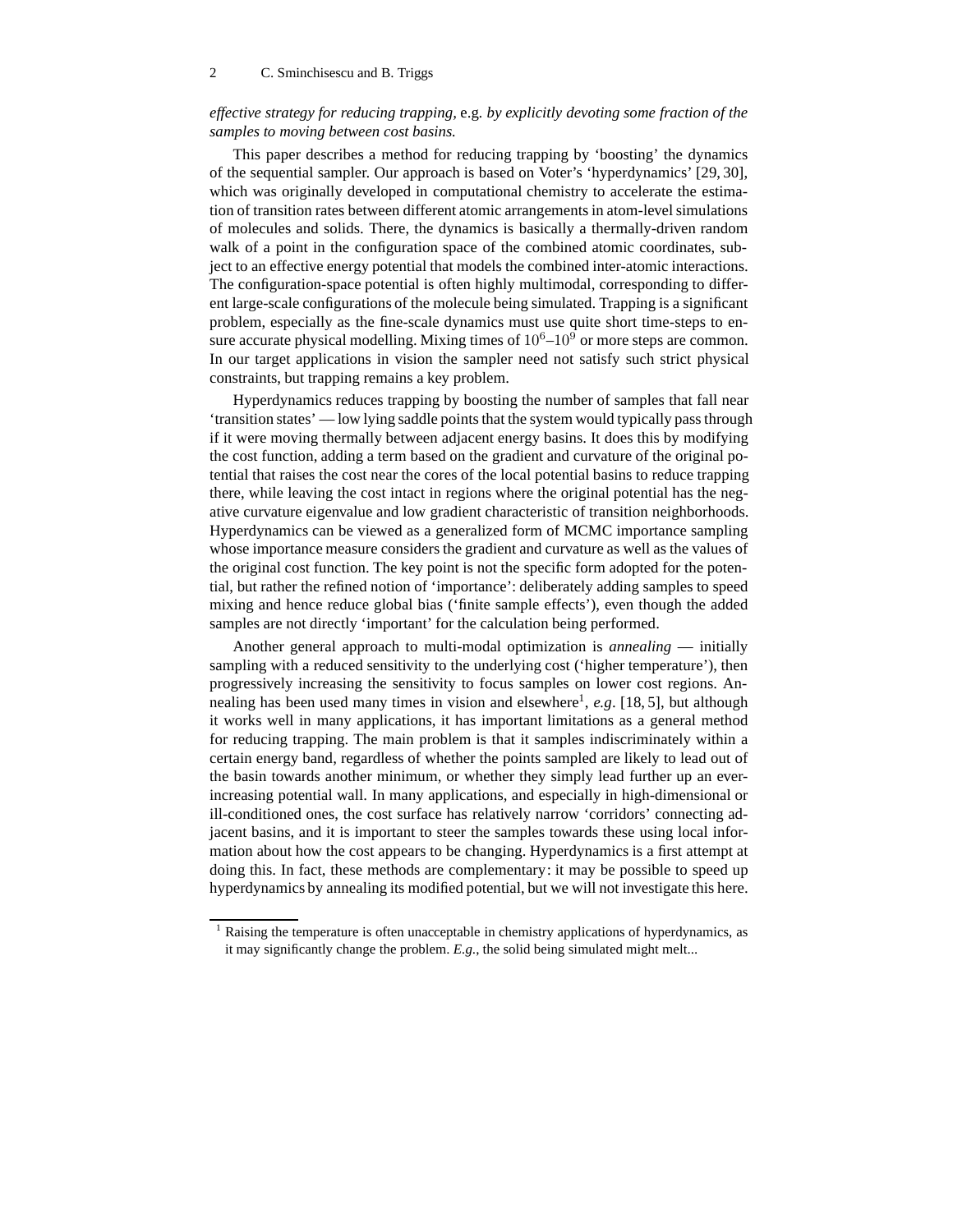#### **1.1 What is a Good Multiple-Mode Sampling Function ?**

'The curse of dimensionality' causes many difficulties in high-dimensional search. In stochastic methods, long sampling runs are often needed to hit the distribution's 'typical set' — the areas where most of the probability mass is concentrated. In sequential samplers this is due to the inherently local nature of the sampling process, which tends to become 'trapped' in individual modes, moving between them only very infrequently. More generally, choosing an importance sampling distribution is a compromise between tractable sampleability and efficient focusing of the sampling resources towards 'good places to look'.

There are at least three issues in the design of a good multi-modal sampler: (*i*) *Approximation accuracy*: in high dimensions, when the original distribution is complex and highly multi-modal (as is the case in vision), finding a good approximating function can be very difficult, thus limiting the applicability of the method. It is therefore appealing to look for ways of using a modified version of the original distribution, as for instance in annealing methods [18, 5]. (*ii*)*Trapping*: even when the approximation is locally accurate (*e.g.* by sampling the original distribution, thus avoiding any sampleweighting artifacts), most sampling procedures tend to get caught in the mode(s) closest to the starting point of sampling. Very long runs are needed to sample infrequent intermode transition events that lie far out in the tails of the modal distributions, but that can make a huge difference to the overall results. (*iii*)*Biased transition rates*: annealing changes not only the absolute inter-mode transition rates (thus reducing trapping), but also their relative sizes [27]. So there is no guarantee that the modes are visited with the correct relative probabilities implied by the dynamics on the original cost surface. This may seem irrelevant if the aim is simply to discover 'all good modes' or 'the best mode', but the levels of annealing needed to make difficult transitions frequent can very significantly increase the number of modes and the state space volume that are available to be visited, and thus cause the vast bulk of the samples to be wasted in fruitless regions<sup>2</sup>. This is especially important in applications like tracking, where only the neighboring modes that are separated from the current one by the lowest energy barriers need to be recovered.

To summarize, for complex high dimensional problems, finding good, sampleable approximating distributions is hard, so it is useful to look at sequential samplers based on distributions derived from the original one. There is a trade-off between sampling for local computational accuracy, which requires samples in 'important' regions, usually mode cores, and sampling for good mixing, which requires not only more frequent samples in the tails of the distribution, but also that these should be focused on regions likely to lead to inter-modal transitions. Defining such regions is delicate in practice, but it is clear that steering samples towards regions with low gradient and negative curvatures should increase the likelihood of finding transition states (saddle points with one negative curvature direction) relative to purely cost-based methods such as annealing.

<sup>&</sup>lt;sup>2</sup> There is an analogy with the chemist's melting solid, liquids being regions of state space with huge numbers of small interconnected minima and saddles, while solids have fewer, or at least more clearly defined, minima. Also remember that state space volume increases very rapidly with sampling radius in high dimensions, so dense, distant sampling is simply infeasible.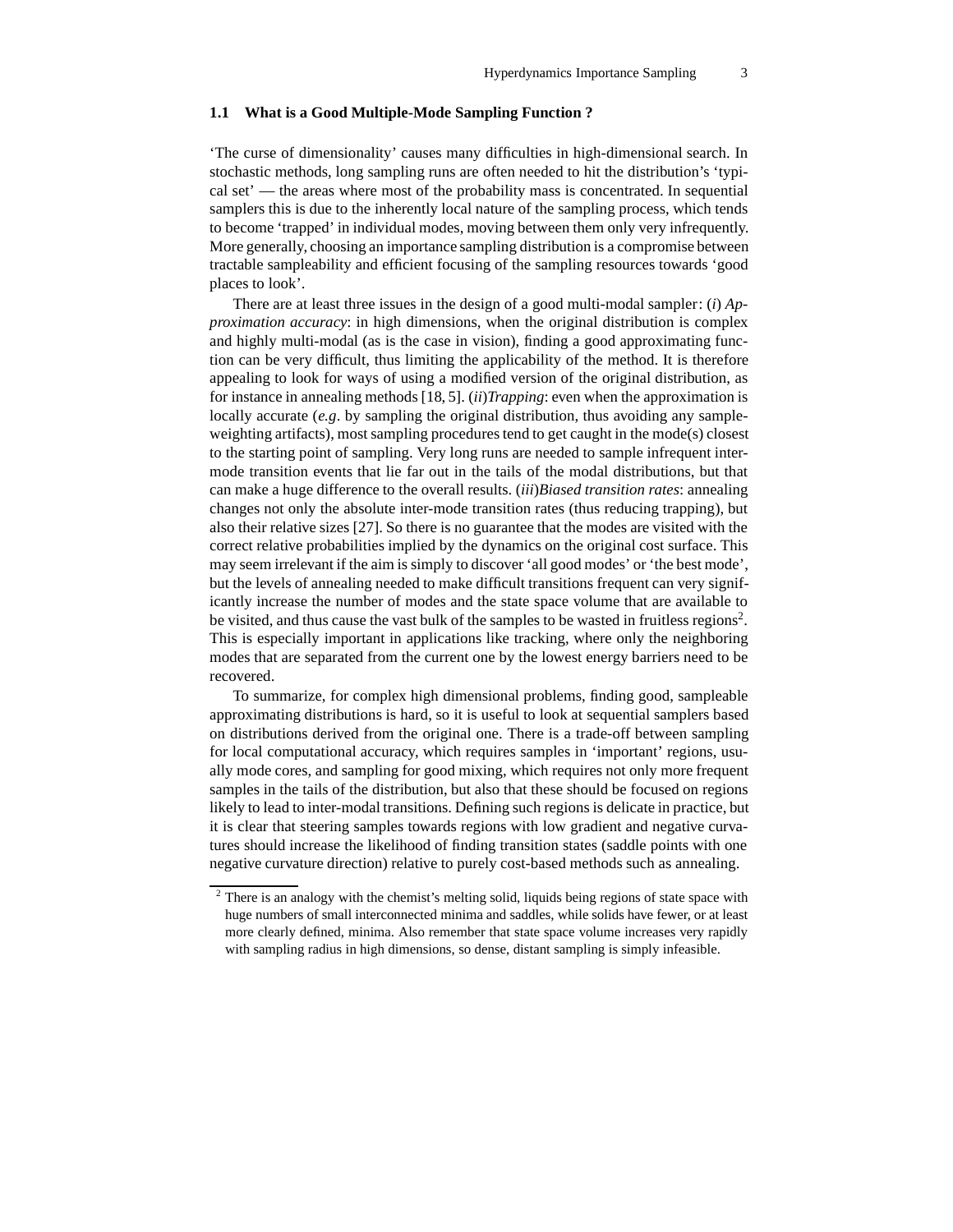#### **1.2 Related Work**

Now we briefly summarize some relevant work on high-dimensional search, especially in the domain of human modelling and estimation. Cham & Rehg [3] perform 2D tracking with scaled prismatic models. Their method combines a least squares intensitybased cost function, particle filtering with dynamical noise style sampling, and local optimization of a mixture of Gaussians state probability representation. Deutscher *et al* [5] track 3D body motion using a multi-camera silhouette-and-edge based likelihood function and annealed sampling within a temporal particle filtering framework. Their sampling procedure resembles one used by Neal [18], but Neal also includes an additional importance sampling correction designed to improve mixing. Sidenbladh *et al* [22] use an intensity based cost function and particle filtering with importance sampling based on a learned dynamical model to track a 3D model of a walking person in an image sequence. Choo & Fleet [4] combine particle filtering and hybrid Monte Carlo sampling to estimate 3D human motion, using a cost function based on joint re-projection error given input from motion capture data. Sminchisescu  $\&$  Triggs [25] recover articulated 3D motion from monocular image sequences using an edge and intensity based cost function, with a combination of robust constraint-consistent local optimization and 'oversized' covariance scaled sampling to focus samples on probable low-cost regions.

Hyperdynamics uses stochastic dynamics with cost gradient based sampling as in [8, 17, 4], but 'boosts' the dynamics with a novel importance sampler constructed from the original probability surface using local gradient and curvature information. All of the annealing methods try to increase transition rates by sampling a modified distribution, but only the one given here specifically focuses samples on regions likely to contain transition states. There are also deterministic local-optimization-based methods designed to find transition states. See our companion paper [26] for references.

# **2 Sampling and Transition State Theory**

#### **2.1 Importance Sampling**

Importance sampling works as follows. Suppose that we are interested in quantities depending on the distribution of some quantity **x**, whose probability density is proportional to  $f(\mathbf{x})$ . Suppose that it is feasible to evaluate  $f(\mathbf{x})$  pointwise, but that we are not able to sample directly from the distribution it defines, but only from an approximating distribution with density  $f_b(\mathbf{x})$ . We will base our estimates on a sample of N indepen-<br>dent points  $\mathbf{x}_i = \mathbf{x}_i$  drawn from  $f_i(\mathbf{x})$ . The expectation value of some quantity  $V(\mathbf{x})$ . dent points,  $\mathbf{x}_1, ..., \mathbf{x}_N$  drawn from  $f_b(\mathbf{x})$ . The expectation value of some quantity  $V(\mathbf{x})$ with respect to  $f(\mathbf{x})$  can then be estimated as  $\overline{V} = \sum_{i=1}^{N} w_i V(\mathbf{x}_i) / \sum_{i=1}^{N} w_i$ , where the **importance weighting** of  $\mathbf{x}_i$  is  $w_i = f(\mathbf{x}_i)/f_b(\mathbf{x}_i)$  (this assumes that  $f_b(\mathbf{x}) \neq 0$ ) whenever  $f(\mathbf{x}) \neq 0$ ) It can be proved that the importance sampled estimator converges whenever  $f(\mathbf{x}) \neq 0$ ). It can be proved that the importance sampled estimator converges to the mean value of  $V$  as N increases, but it is difficult to assess how reliable the estimate  $V$  is in practice. Two issues affect this accuracy: the variability of the importance weights due to deviations between  $f(\mathbf{x})$  and  $f_b(\mathbf{x})$ , and statistical fluctuations caused by the improbability of sampling infrequent events in the tails of the distribution, especially if these are critical for estimating  $\bar{V}$ .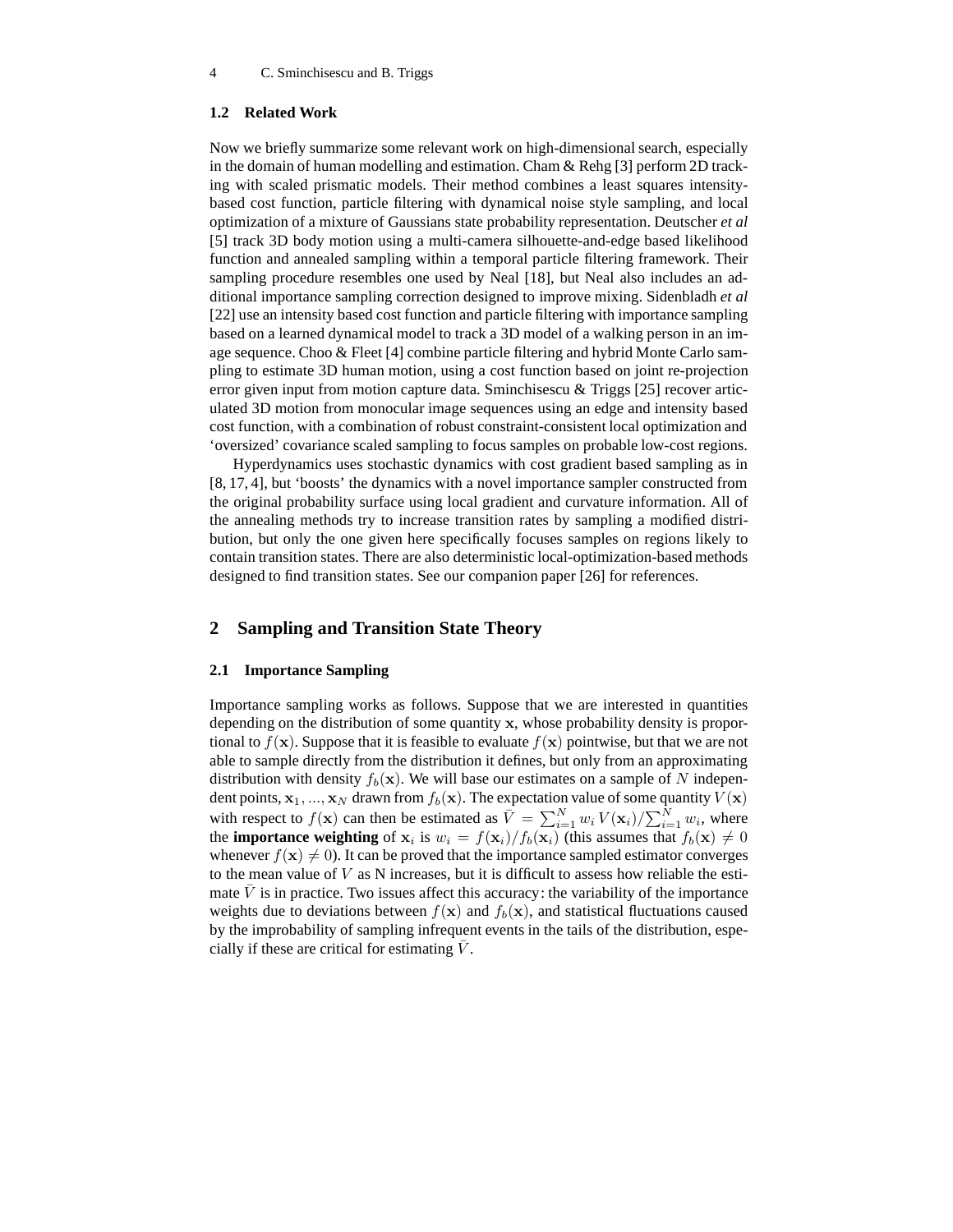#### **2.2 Stochastic Dynamics**

Various methods are available for speeding up sampling. Here we use a stochastic dynamics method on the potential surface defined by our cost function (the negative loglikelihood of the state probability given the observations,  $f(\mathbf{x}) = -\log p(\mathbf{x}|\cdot)$ ). Canonical samples from  $f(\mathbf{x})$  can be obtained by simulating the phase space dynamics defined by the Hamiltonian function:

$$
H(\mathbf{x}, \mathbf{p}) = f(\mathbf{x}) + K(\mathbf{p})
$$

where  $K(\mathbf{p}) = \mathbf{p}^{\top} \mathbf{p}/2$  is the kinetic energy, and **p** is the momentum variable. Averages of variables V over the canonical ensemble can be computed by using classical 2Ndimensional phase-space integrals:

$$
\langle V \rangle \ = \ \frac{\int \int V(\mathbf{x}, \mathbf{p}) e^{-\alpha f(\mathbf{x})} e^{-\alpha K(\mathbf{p})} \mathbf{d} \mathbf{x} \mathbf{d} \mathbf{p}}{\int \int e^{-\alpha f(\mathbf{x})} e^{-\alpha K(\mathbf{p})} \mathbf{d} \mathbf{x} \mathbf{d} \mathbf{p}}
$$

where  $\alpha = 1/T$  is the temperature constant. Dynamics (and hence sampling) is done by locally integrating the Hamilton equations:

$$
\frac{\mathbf{dx}}{dt} = \mathbf{p} \quad \text{and} \quad \frac{\mathbf{dp}}{dt} = -\frac{df(\mathbf{x})}{\mathbf{dx}}
$$

using a Langevin Monte Carlo type integration/rejection scheme that is guaranteed to perform sampling from the canonical distribution over phase-space:

$$
\mathbf{x}_{i+1} = \mathbf{x}_i - \frac{\Delta t_{sd}^2}{2} \frac{df(\mathbf{x})}{d\mathbf{x}} + \Delta t_{sd} \mathbf{n}_i
$$
 (1)

where  $n_i$  is a vector of independently chosen Gaussian variables with zero mean and unit variance, and  $\Delta t_{sd}$  is the stochastic dynamics integration step. Compared to so called 'hybrid' methods, the Langevin method can be used with a larger step size and this is advantageous for our problem, where the step calculations are relatively expensive (see [17] and its references for a more complete discussion of the relative advantages of hybrid and Langevin Monte Carlo methods)<sup>3</sup>. For physical dynamics  $t$  represents the physical time, while for statistical calculations it simply represents the number of steps performed since the start of the simulation. The simulation time is used in §3 below to estimate the acceleration of infrequent events produced by the proposed biased potential.

#### **2.3 Transition State Theory**

Continuing the statistical mechanics analogy begun in the previous section, the behavior of the physical system can be characterized by long periods of 'vibration' within

<sup>&</sup>lt;sup>3</sup> Note that the momenta are only represented implicitly in the Langevin formulation: there is no need to update their values after each leapfrog step as they are immediately replaced by new ones drawn from the canonical distribution at the start of each iteration. If approximate cost Hessian information is also available, the gradient in (1) can be projected onto the Hessian eigen-basis and its components weighted by the local eigen-curvatures to give an effective 'Newton-like' step. We use such steps near saddle points, where the hyperdynamic bias potential is essentially zero, to avoid the inefficiencies of random walk behavior there.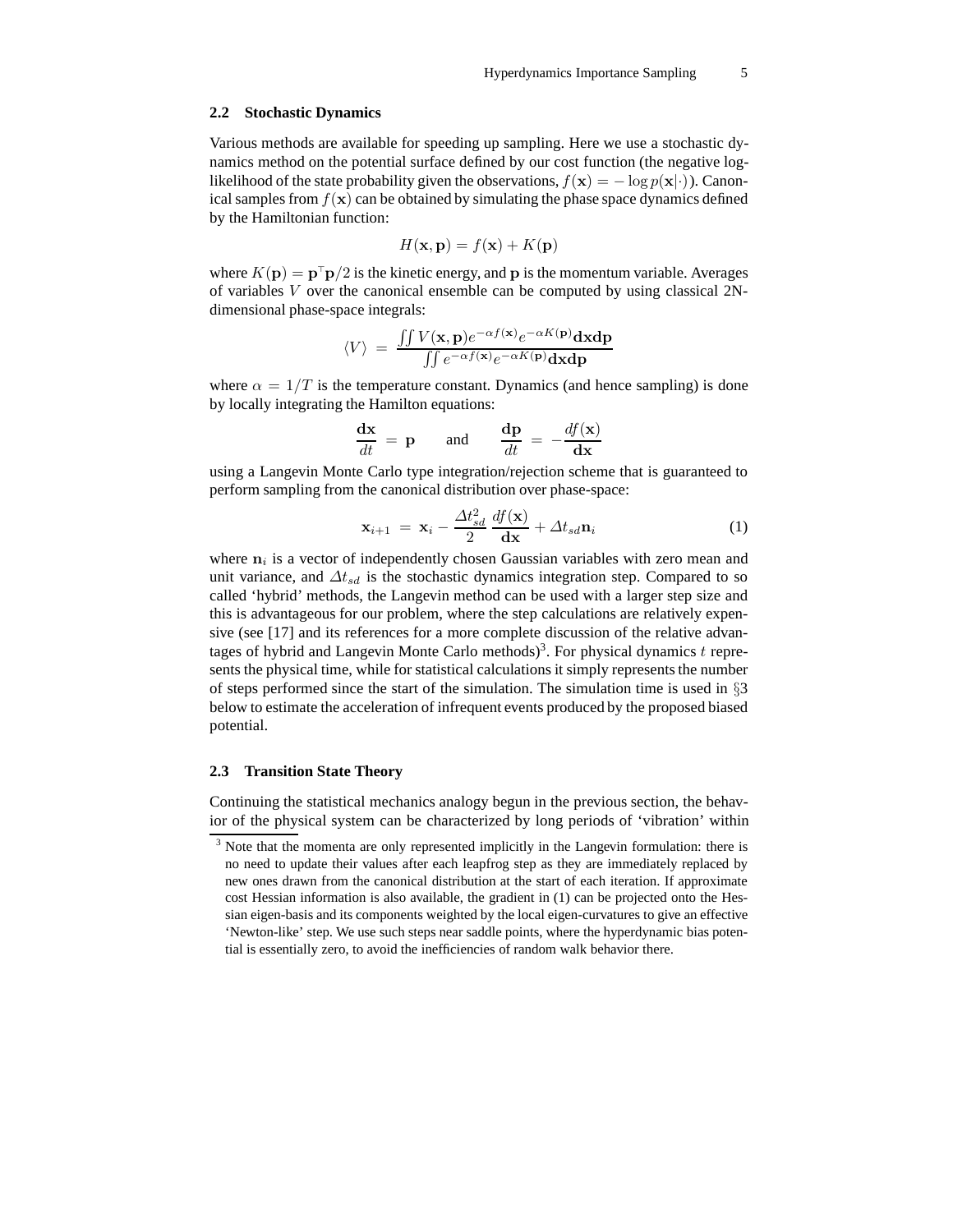

**Fig. 1.** The original cost function and the bias added for hyperdynamics.

one 'state' (energy basin), followed by infrequent transitions to other states via saddle points. In the 'transition state theory' (TST) approximation, the transition rates between states are computed using the sample flux through the *dividing surface* separating them. For a given state S, this is the  $N-1$  dimensional surface separating the state S from its neighbors. The rate of escape from state  $S$  is:

$$
k_{S\rightarrow}^{tst} = \langle |\nu_S| \delta_S(\mathbf{x}) \rangle_S
$$

where  $\delta_s(\mathbf{x})$  is a Dirac delta function positioned on the dividing surface of S and  $\nu_s$  is the velocity normal to this surface. Crossings of the dividing surface correspond to true state change events, and we assume that the system loses all memory of this transition before the next event.

# **3 Accelerating Transition State Sampling**

In the above formalism, the TST rate can be evaluated as follows:

$$
k_{S\rightarrow}^{tst} = \frac{\iint |\nu_S| \delta_S(\mathbf{x}) e^{-\alpha f(\mathbf{x})} e^{-\alpha K(\mathbf{p})} d\mathbf{x} d\mathbf{p}}{\iint e^{-\alpha f(\mathbf{x})} e^{-\alpha K(\mathbf{p})} d\mathbf{x} d\mathbf{p}}
$$

Now consider adding a positive bias or boost cost  $f_b(\mathbf{x})$  (with a corresponding 'biased' state  $S_b$ ) to the original cost  $f(\mathbf{x})$ , with the further property that  $f_b(\mathbf{x})=0$  whenever  $\delta_S(\mathbf{x}) \neq 0$ , *i.e.* the potential is unchanged in the transition state regions. The TST rate becomes:

$$
k_{S \to}^{tst} = \frac{\iint |\nu_S| \delta_S(\mathbf{x}) e^{-\alpha [f(\mathbf{x}) + f_b(x)]} e^{\alpha f_b(\mathbf{x})} e^{-\alpha K(\mathbf{p})} d\mathbf{x} d\mathbf{p}}{\iint e^{-\alpha f(\mathbf{x})} e^{-\alpha K(\mathbf{p})} d\mathbf{x} d\mathbf{p}}
$$
(2)

$$
= \frac{\langle |\nu_{S}| \delta_{S}(\mathbf{x}) e^{\alpha f_{b}(\mathbf{x})} \rangle_{S_{b}}}{\langle e^{\alpha f_{b}(\mathbf{x})} \rangle_{S_{b}}} = \frac{\langle |\nu_{S}| \delta_{S}(\mathbf{x}) \rangle_{S_{b}}}{\langle e^{\alpha f_{b}(\mathbf{x})} \rangle_{S_{b}}}
$$
(3)

The boost term increases every escape rate from state  $S$  as the cost well is made shallower, but it leaves the *ratios* of escape rates from  $S$ ,  $S_b$  to other states  $S_1$ ,  $S_2$  invariant:

$$
\frac{k_{S \rightarrow S_1}^{tst}}{k_{S \rightarrow S_2}^{tst}} \,=\, \frac{k_{S_b \rightarrow S_1}^{tst}}{k_{S_b \rightarrow S_2}^{tst}}
$$

This holds because all escape rates from  $S$  all have the partition function of  $S$  as denominator, and replacing this with the partition function of  $S_b$  leaves their ratios unchanged.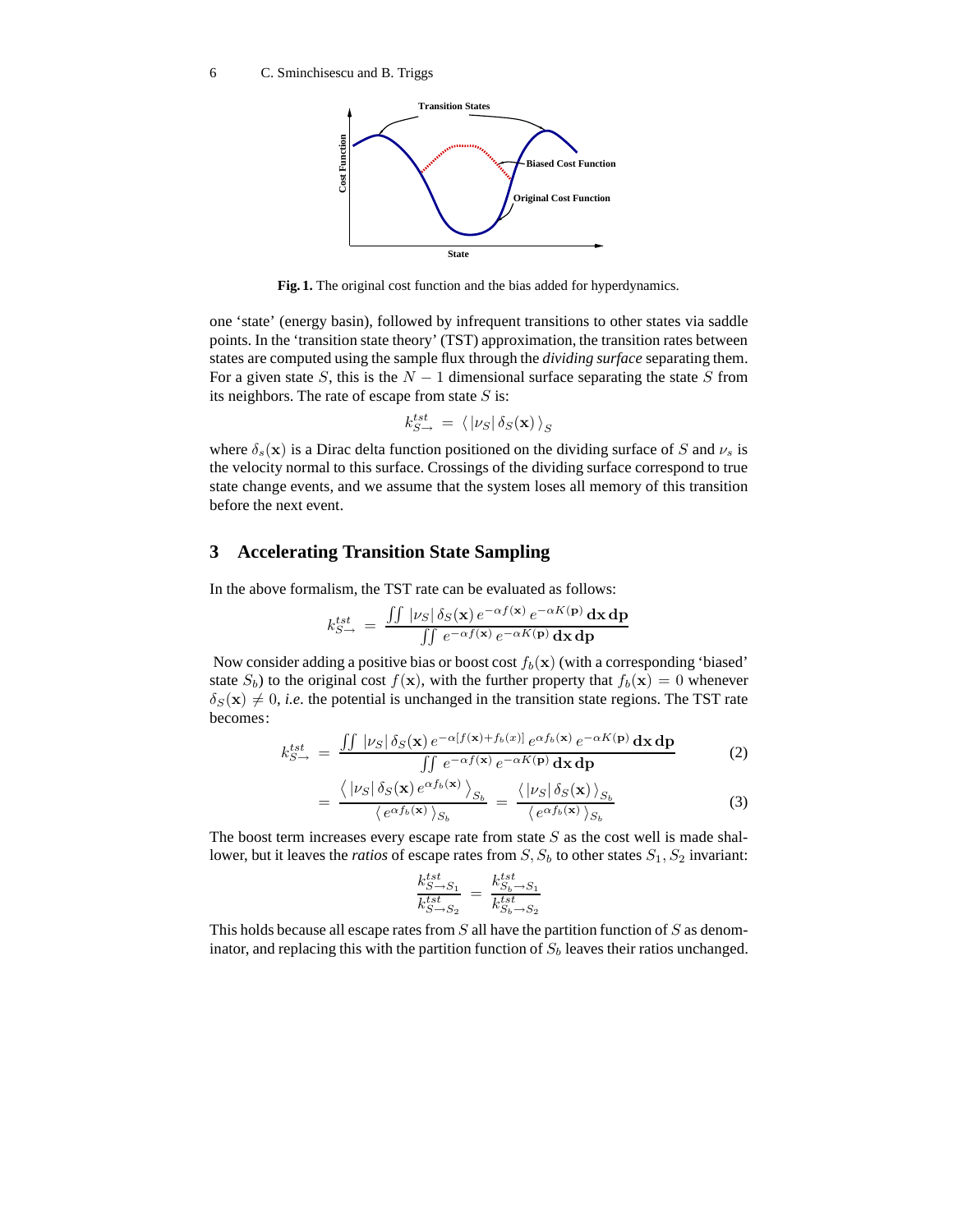Concretely, suppose that during  $N_t$  steps of classical dynamics simulation on the biased cost surface, we encounter  $N_e$  escape attempts over the dividing surface. For the computation, let us also assume that the simulation is artificially confined to the basin of state S by reflecting boundaries. (This does not happen in real simulations: it is used here only to estimate the 'biased boost time'). The TST escape rate from state  $S$  can be estimated simply as the ratio of the number of escape attempts to the total trajectory length:  $k_S^{tst} = \frac{\dot{N_e}}{N_e}$  ( $N_t \Delta t_{sd}$ ). Consequently, the mean escape time (inverse transition rate) from state S can be estimated from (2) as: rate) from state  $S$  can be estimated from (2) as:

$$
\tau_{esc}^{S} = \frac{1}{k_{S\rightarrow}^{tst}} = \frac{\langle e^{\alpha f_b(\mathbf{x})} \rangle_{S_b}}{\langle |\nu_S| \delta_S(\mathbf{x}) \rangle_{S_b}} = \frac{\frac{1}{N_t} \sum_{i=1}^{N_t} e^{\alpha f_b(\mathbf{x}_i)}}{N_e/(N_t \Delta t_{sd})} = \frac{1}{N_e} \sum_{i=1}^{N_t} \Delta t_{sd} e^{\alpha f_b(\mathbf{x}_i)}
$$

The effective simulation time boost achieved in step  $i$  thus becomes simply:

$$
\Delta t_{b_i} = \Delta t_{sd} e^{\alpha f_b(\mathbf{x}_i)} \tag{4}
$$

The dynamical evolution of the system from state to state is still correct, but it works in a distorted time scale that depends exponentially on the bias potential. As the system passes through regions with high  $f_b$ , its equivalent time  $\Delta t_b$  increases rapidly as it would originally have tended to linger in these regions (or more precisely to return to them often on the average) owing to their low original cost. Conversely, in zones with small  $f<sub>b</sub>$  the equivalent time progress at the standard stochastic dynamics rate. Of course, in reality the simulation's integration time step and hence its sampling coarseness are the same as they were in the unboosted simulation. The boosting time (4) just gives an intuition for how much time an unaccelerated sampler would probably have wasted making 'uninteresting' samples near the cost minimum. But that is largely the point: the wastage factors are astronomical in practice — unboosted samplers can not escape from local minima.

### **4 The Biased Cost**

The main requirements on the bias potential are that it should be zero on all dividing surfaces, that it should not introduce new sub-wells with escape times comparable to the main escape time from the original cost well, and that its definition should not require prior knowledge of the cost wells or saddle points (if we knew these we could avoid trapping much more efficiently by including explicit well-jumping samples). For sampling, the most 'important' regions of the cost surface are minima, where the Hessian matrix **H** has strictly positive eigenvalues, and transition states, where it has exactly one negative eigenvalue  $e_1 < 0$ . The gradient vector vanishes in both cases. The rigorous definition of the TST boundary is necessarily global<sup>4</sup>, but locally near a transition state the boundary contains the state itself and adjacent points where the Hessian has a negative eigenvalue and vanishing gradient component along the corresponding eigenvector:

$$
g_{p1} = \mathbf{V}_1^{\mathsf{T}} \mathbf{g} = 0 \quad \text{and} \quad e_1 < 0 \tag{5}
$$

 $4$  The basin of state  $S$  can be defined as the set of configurations from which gradient descent minimization leads to the minimum S. This basin is surrounded by an  $(n-1)$ -D hypersurface, outside of which local descent leads to states other than S.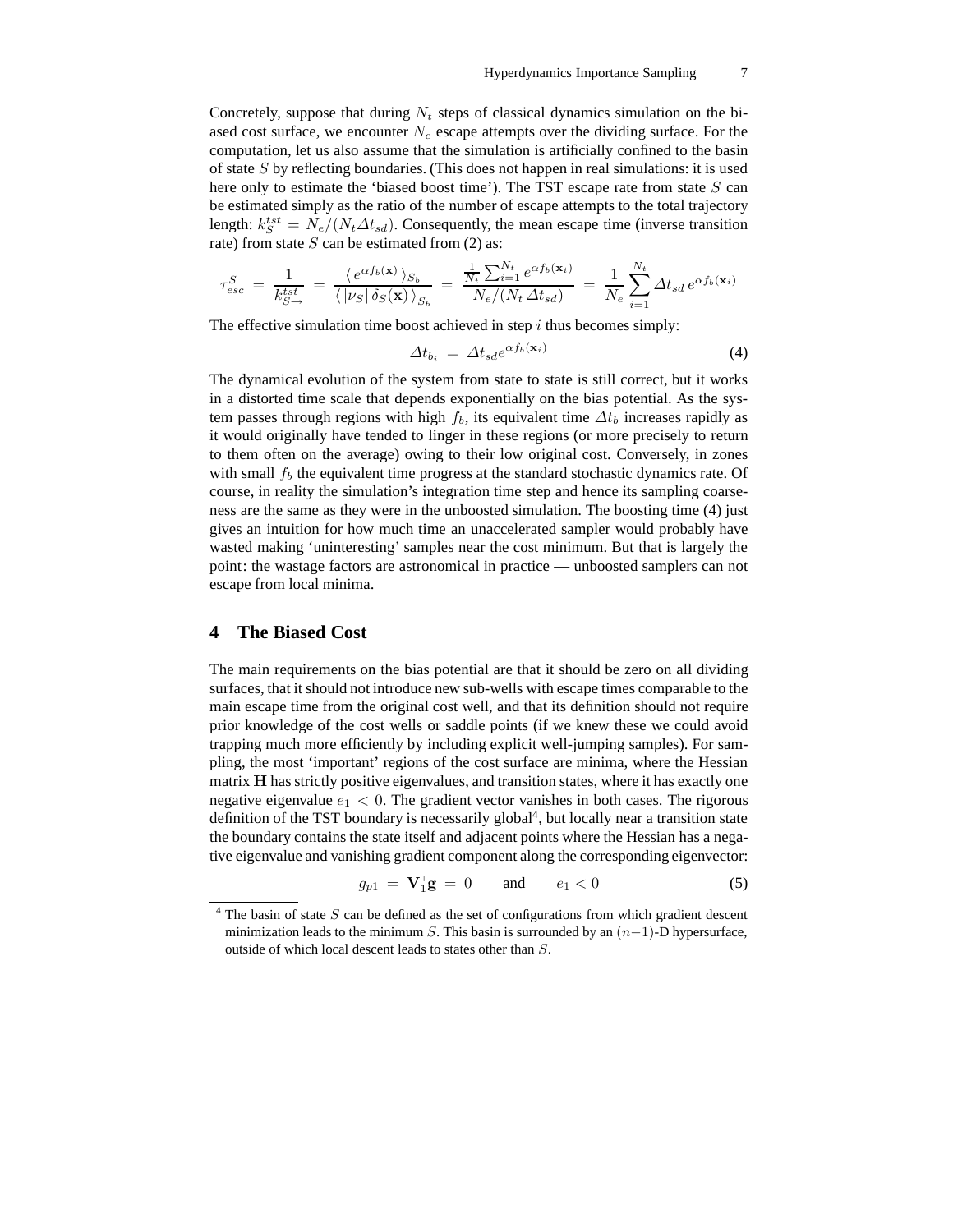#### 8 C. Sminchisescu and B. Triggs

where **g** is the gradient vector and  $V_1$  is the first Hessian eigenvector. Voter [29, 30] therefore advocates the following bias cost for hyperdynamics:

$$
f_b = \frac{h_b}{2} \left[ 1 + \frac{e_1}{\sqrt{e_1^2 + g_{p1}^2/d^2}} \right]
$$
 (6)

where  $h_b$  is a constant controlling the strength of the bias and d is a length scale (*e.g.* an estimate of the typical nearest-neighbour distance between minima, if this is available). Note that Voter's  $f_b$  has all of the properties required in §3. In particular, it is zero on the dividing surface, as can be seen from (5) and (6).

Increasing  $h_b$  increases the bias and hence the nominal boosting. In principle it is even permissible to raise the cost of a minimum above the level of its surrounding transition states. However, there is a risk that doing so will entirely block the sampling pathways through and around the minimum, thus causing the system to become trapped in a newly created well at one end of the old one. Hence, it is usually safer to select a more moderate boosting.

One difficulty with Voter's potential (6) is that direct differentiation of it for gradientbased dynamics requires third order derivatives of  $f(\mathbf{x})$ . However an inexpensive numerical estimation method based on first order derivatives was proposed in [30]. For completeness we summarize this in the appendix. These calculations are more complex than those needed for standard gradient based stochastic simulation, but we will see that the bias provides a degree of acceleration that often pays-off in practice.

## **5 Human Domain Modelling**

This section briefly describes the humanoid visual tracking models used in our hyperdynamic boosting experiments. For more details see [24, 25].

**Representation:** Our body models contain kinematic 'skeletons' of articulated joints controlled by angular joint parameters, covered by 'flesh' built from superquadric ellipsoids with additional global deformations [1]. A typical model has about 30-35 joint parameters  $x_a$ ; 8 internal proportion parameters  $x_i$  encoding the positions of the hip, clavicle and skull tip joints; and 9 deformable shape parameters for each body part, gathered into a vector  $x_d$ . The complete model is thus encoded as a single large parameter vector  $\mathbf{x} = (\mathbf{x}_a, \mathbf{x}_d, \mathbf{x}_i)$ . During tracking or static pose estimation we usually estimate only joint parameters.

The model is used as follows. Superquadric surfaces are discretized into meshes parameterized by angular coordinates in a 2D topological domain. Mesh nodes **u**<sup>i</sup> are transformed into 3D points  $\mathbf{p}_i(\mathbf{x})$ , then into predicted image points  $\mathbf{r}_i(\mathbf{x})$  using composite nonlinear transformations  $\mathbf{r}_i(\mathbf{x}) = P(\mathbf{p}_i(\mathbf{x})) = P(A(\mathbf{x}_a, \mathbf{x}_i, D(\mathbf{x}_d, \mathbf{u}_i)))$ , where D represents a sequence of parametric deformations that construct the corresponding part in its own reference frame, A represents a chain of rigid transformations that map it through the kinematic chain to its 3D position, and P represents perspective image projection. During model estimation, prediction-to-image matching cost metrics are evaluated between each predicted model feature  $\mathbf{r}_i$  and nearby associated image features  $\mathbf{\bar{r}}_i$ , and the results are summed over all features to produce the image contribution to the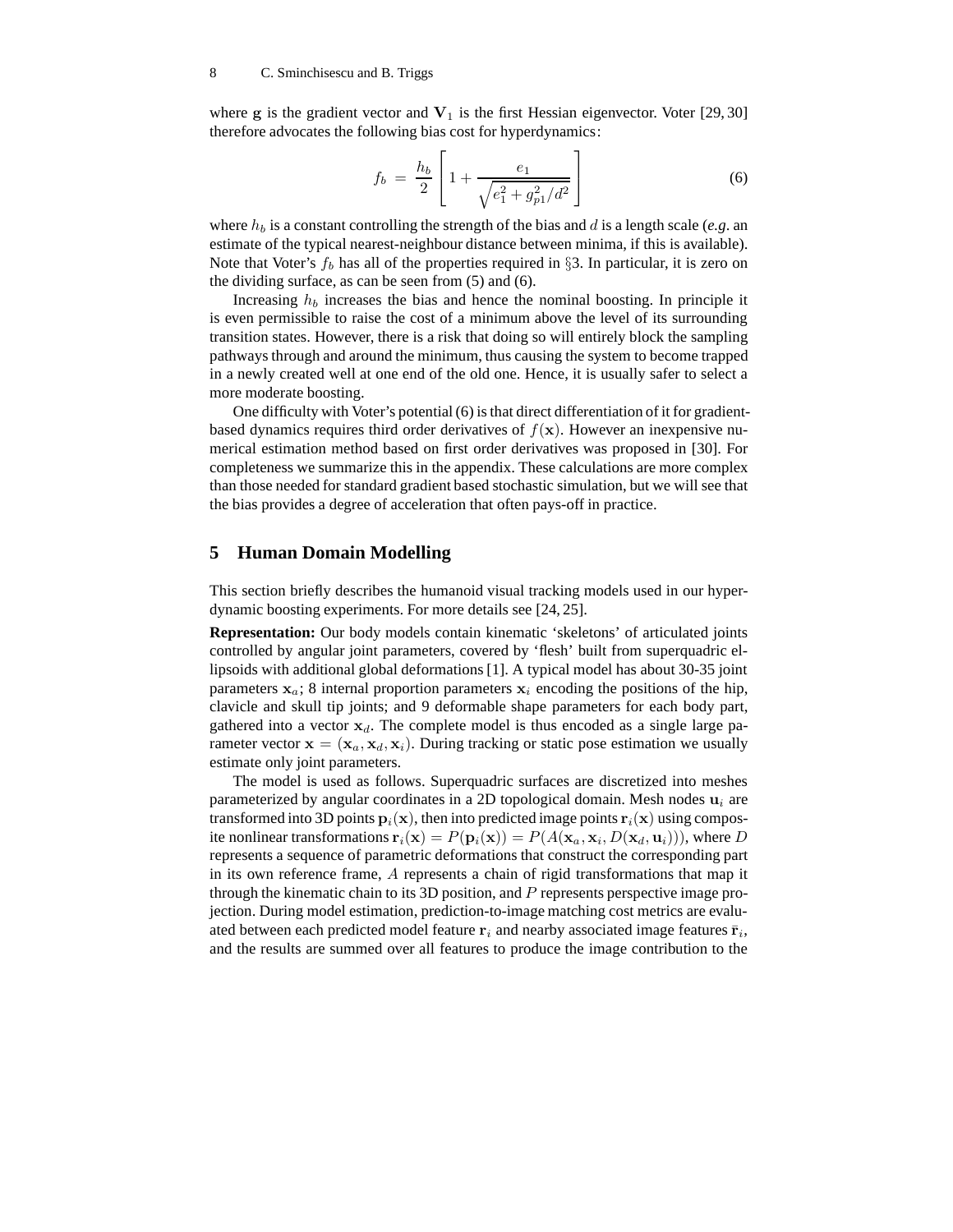overall parameter space cost function. The cost is thus a robust function of the prediction errors  $\Delta \mathbf{r}_i(\mathbf{x}) = \bar{\mathbf{r}}_i - \mathbf{r}_i(\mathbf{x})$ . The cost gradient  $\mathbf{g}_i(\mathbf{x})$  and Hessian  $\mathbf{H}_i(\mathbf{x})$  are also computed and assembled over all observations.

**Estimation:** We aim for a probabilistic interpretation and optimal estimates of the model parameters by maximizing the total probability according to Bayes rule:

$$
p(\mathbf{x}|\bar{\mathbf{r}}) \propto p(\bar{\mathbf{r}}|\mathbf{x})p(\mathbf{x}) = \exp(-\int e(\bar{\mathbf{r}}_i|\mathbf{x}) di) p(\mathbf{x}) \tag{7}
$$

where  $e(\bar{\bf r}_i|{\bf x})$  is the cost density associated with observation i, the integral is over all observations, and  $p(x)$  is the prior on the model parameters. Discretizing the continuous problem, our MAP approach minimizes the negative log-likelihood for the total posterior probability:

$$
f(\mathbf{x}) = -\log p(\bar{\mathbf{r}}|\mathbf{x}) - \log p(\mathbf{x}) = f_l(\mathbf{x}) + f_p(\mathbf{x})
$$
\n(8)

**Observation Likelihood:** In the below experiments we actually only used a very simple Gaussian likelihood based on given model-to-image joint correspondences. The negative log-likelihood for the observations is just the sum of squared model joint reprojection errors. Our full tracking system uses this cost function only for initialization, but it still provides an interesting (and difficult to handle) degree of multimodality owing to the kinematic complexity of the human model and the large number of parameters that are unobservable in a singular monocular image. In practice we find that globalizing the search is at least as important for initialization as for tracking, and this cost function is significantly cheaper to evaluate than our full image based one, allowing more extensive sampling experiments.

**Priors and Constraints:** Both hard and soft priors are accommodated in our framework. They include anthropometric priors on model proportions, parameter stabilizers for hard to estimate but useful modelling parameters, terms for collision avoidance between body parts, and joint angle limits. During estimation, the values, gradients and Hessians of the priors are evaluated and added to the contributions from the observations.

#### **6 Experiments and Results**

In this section we illustrate the hyperdynamics method on a toy problem involving a two-dimensional multi-modal cost surface, and on the problem of initial pose estimation for an articulated 3D human model based on given joint-to-image correspondences. In both cases we compare the method with standard stochastic dynamics on the original cost surface. The parameters of the two methods (temperature, integration step, number of simulation steps, *etc*.) are identical, except that hyperdynamics requires values for the two additional parameters  $h_b$  and d that control the properties of the bias potential (6).

#### **6.1 The Müller Cost Surface**

Müller's Potential (fig. 2, left) is a simple 2D analytic cost function with three local minima  $M_1, M_2, M_3$ , and two saddle points  $S_1, S_2$ , which is often used in the chemistry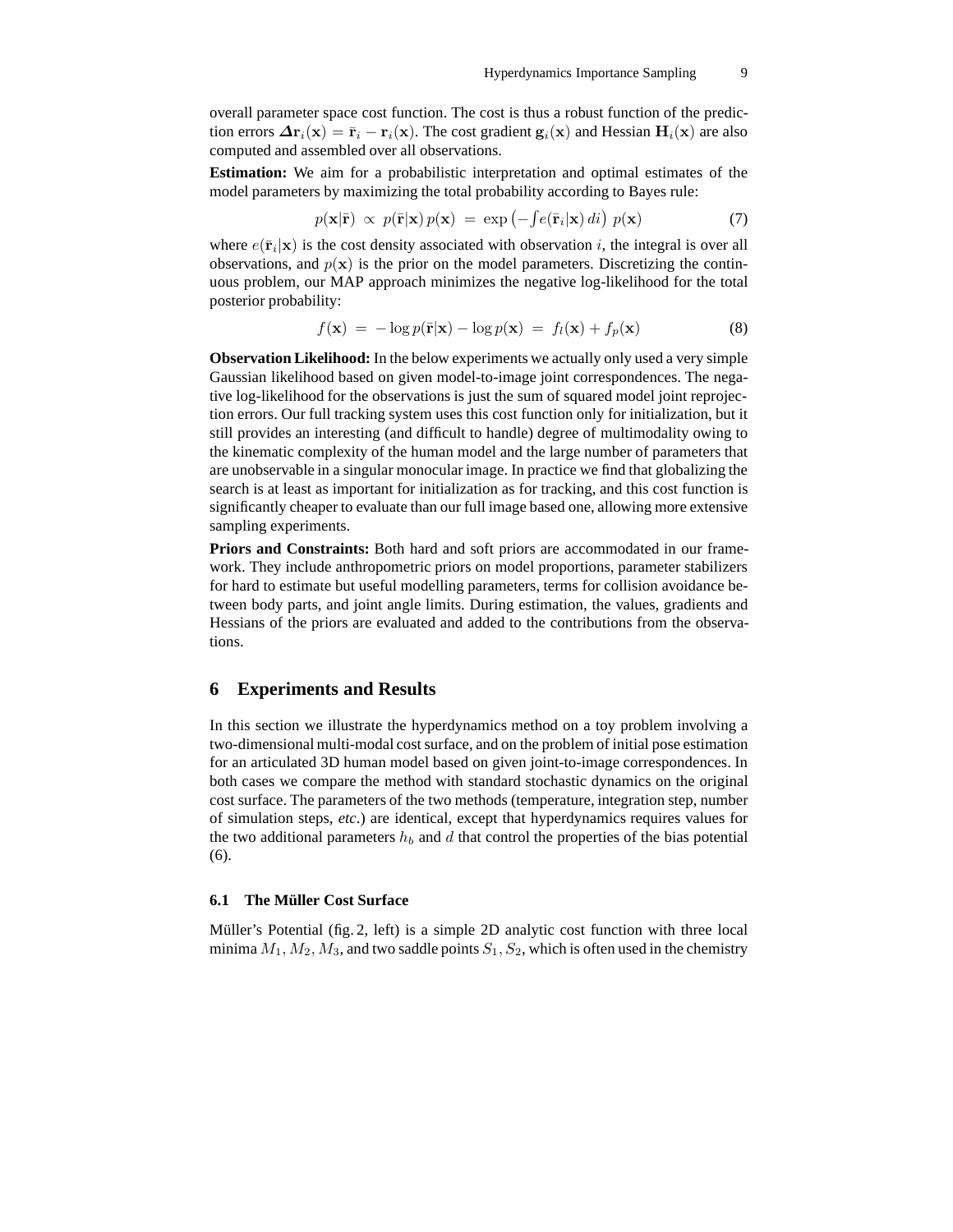

Fig. 2. The Müller Potential (left) and a standard stochastic dynamics gradient sampling simulation (right) that gets trapped in the basin of the starting minimum.



**Fig. 3.** Hyperdynamic sampling with  $h_b = 150$ ,  $d = 0.1$  and  $h_b = 200$ ,  $d = 0.5$ .



**Fig. 4.** Hyperdynamic sampling with  $h_b = 300$ ,  $d = 10$  and  $h_b = 400$ ,  $d = 100$ .

literature to illustrate transition state search methods<sup>5</sup>. The inter-minimum distance is

<sup>&</sup>lt;sup>5</sup> It has the form  $V(x,y) = \sum_{i=1}^{4} A_i e^{a_i(x-x_i)^2 + b_i(x-x_i)(y-y_i) + c_i(y-y_i)^2}$  where **A** =  $(-200, -100, -170, 15)$ , **a**  $\overline{=}$   $(-1, -1, -6.5, 0.7)$ , **b** =  $(0, 0, 11, 0.6)$ , **c** =  $(-10, -10, -6.5, 0.7),$   $\mathbf{x} = (1, 0, -0.5, -1),$   $\mathbf{y} = (0, 0.5, 1.5, 1).$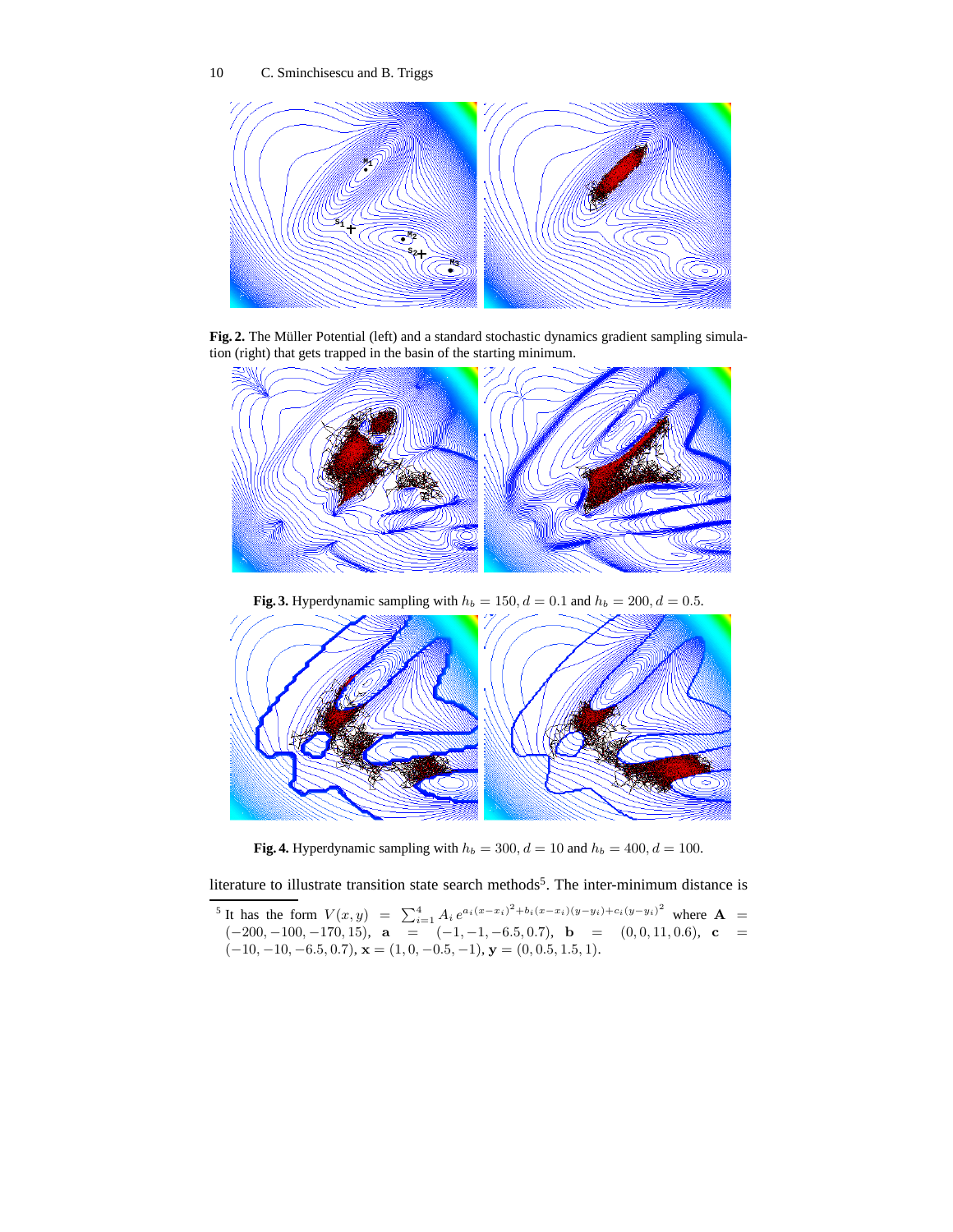

**Fig. 5.** Effective boost times for mild (left) and more aggressive (right) bias potentials.

of order 1 length unit, and the transition states are around 100–150 energy units above the lowest minimum.

Fig. 2(right) shows the result of standard stochastic dynamic sampling on the original cost surface. Despite 6000 simulation steps at a reasonable step size  $\Delta t_{sd} = 0.01$ , only the basin of the starting minimum is sampled extensively, and no successful escape has yet taken place. Fig. 3 shows two hyperdynamics runs with parameters set for moderate boosting. Note the reduced emphasis on sampling in the core of the minimum in fact the minimum is replaced by a set of higher energy ones — and the fact that the runs escape the initial basin. In the right hand plot there is a clear focusing of samples in the region corresponding to the saddle point linking the two adjacent minima  $M_1$ and  $M_2$ . Finally, fig. 4 shows results for more aggressive bias potentials that cause the basins of all three minima to be visited, with strong focusing of samples on the interminimum transition regions. The bias here turns the lowest positive curvature region of the initial minimum into a local maximum.

The plots also show that the Voter potential is somewhat 'untidy', with complicated local steps and ridges. Near the hypersurfaces where the first Hessian eigenvalue  $e_1$ passes down through zero, the bias jumps from  $h_b$  to 0 with an abruptness that increases as the length scale d increases (sic) or the gradient projection  $g_{p1}$  decreases, owing to the  $e_1/\sqrt{e_1^2 + g_{p1}^2/d^2}$  term in (6). A small d makes these  $e_1 = 0$  transitions smoother, but increases the suddenness of ridges in the potential that occur on hypersurfaces where  $g_{1p}$  passes through zero.

Fig. 5 plots the simulation boosting time for two bias potentials. The left plot has a milder potential that simply encourages exploration of saddle points, while the right plot has a more aggressive one that is able to explore and jump between individual modes more rapidly. (Note the very large and very different sizes of the boosting time scales in these plots).

#### **6.2 Monocular 3D Pose Estimation**

Now we explore the potential of the hyperdynamics method for monocular 3D human pose estimation under model to image joint correspondences. This problem is well adapted to illustrating the algorithm, as its cost surface is highly multimodal. Of the 32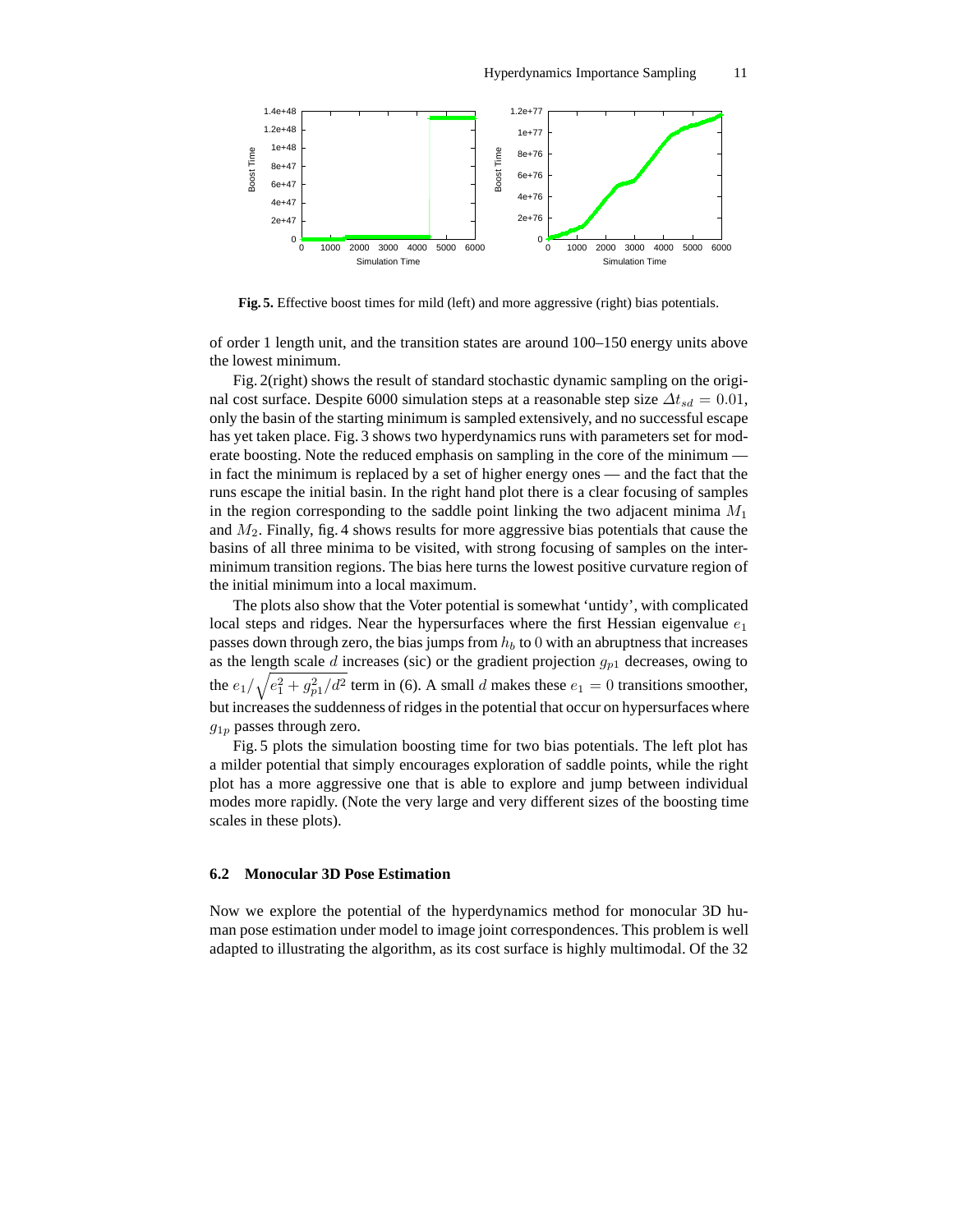#### 12 C. Sminchisescu and B. Triggs

kinematic model d.o.f., about 10 are subject to 'reflective' kinematic ambiguities (forwards *vs*. backwards slant in depth), which potentially creates around  $2^{10} = 1024$  local minima in the cost surface [13], although some of these are not physically feasible and are automatically pruned during the simulation (see below). Indeed, we find that it is very difficult to ensure initialization to the 'correct' pose with this kind of data.

The simulation enforces joint limit constraints using reflective boundary conditions, *i.e.* by reversing the sign of the particle's normal momentum when it hits a joint limit. We found that this gives an improved sampling acceptance rate compared to simply projecting the proposed configuration back into the constraint surface, as the latter leads to cascades of rejected moves until the momentum direction gradually swings around.

We ran the simulation for 8000 steps with  $\Delta t_{sd} = 0.01$ , both on the original cost surface (fig. 8) and on the boosted one (fig. 6). It is easy to see that the original sampler gets trapped in the starting mode, and wastes all of its samples exploring it repeatedly. Conversely, the boosted hyperdynamics method escapes from the starting mode relatively quickly, and subsequently explores many of the minima resulting from the depth reflection ambiguities.

Fig. 7 plots the estimated boosting times for two different bias potentials,  $h_b =$  $200, d = 2$ , and  $h_b = 400, d = 20$ . The computed mean state variance of the original estimator was  $4.10^{-6}$ , compared to  $7.10^{-6}$  for the boosted one.

# **7 Conclusions and Future Work**

We underlined the fact that for global investigation of strongly multimodal high dimensional cost functions, importance samplers need to devote some of their samples to reducing trapping in local minima, rather than focusing only on performing their target computation. With this in mind, we presented an MCMC sampler designed to accelerate the exploration of different minima, based on the 'hyperdynamics' method from computational chemistry. It uses local cost gradients and curvatures to construct a modified cost function that focuses samples towards regions with low gradient and at least one negative curvature, which are likely to contain the transition states (low cost saddle points with one negative curvature direction) of the original cost. Our experimental results demonstrate that the method significantly improves inter-minimum exploration behaviour in the problem of monocular articulated 3D human pose estimation.

Our future work will focus on deriving alternative, computationally more efficient biased sampling distributions.

**Acknowledgements** This work was supported by an EIFFEL doctoral grant and European Union FET-Open project VIBES. We would like to thank Alexandru Telea for implementation discussions.

# **Appendix: Estimating the Gradient of Voter's Potential**

Direct calculation of the gradient of Voter's potential (6) requires third order derivatives of  $f(\mathbf{x})$ , but an inexpensive numerical estimation method based on first order derivatives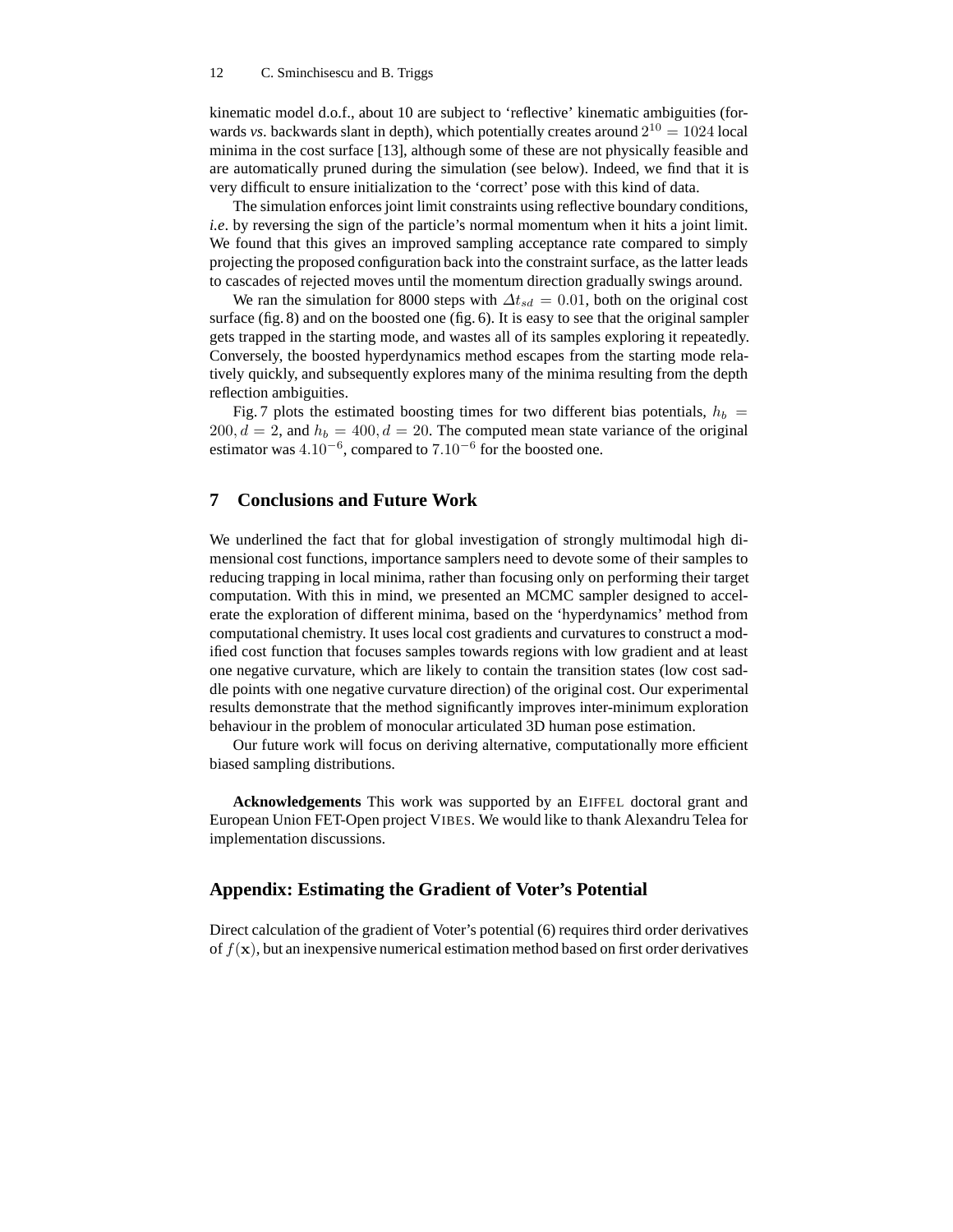

**Fig. 6.** Human poses sampled using hyperdynamics on a cost surface based on given model-toimage joint correspondences, seen from the camera viewpoint and from above. Hyperdynamics finds a variety of different poses including well separated reflective ambiguities (which, as expected, all look similar from the camera viewpoint). In contrast, standard stochastic dynamics (on the same underlying cost surface with identical parameters) essentially remains trapped in the original starting mode even after 8000 simulation steps (fig. 8).



Fig. 7. Boosting times for human pose experiments, with mild (left) and strong (right) bias.

was proposed in [30]. An eigenvalue can be computed by numerical approximation along it's corresponding eigenvector direction **s**:

$$
e(\mathbf{s}) = [f(\mathbf{x} + \eta \mathbf{s}) + f(\mathbf{x} - \eta \mathbf{s}) - 2f(\mathbf{x})]/\eta^2 \tag{9}
$$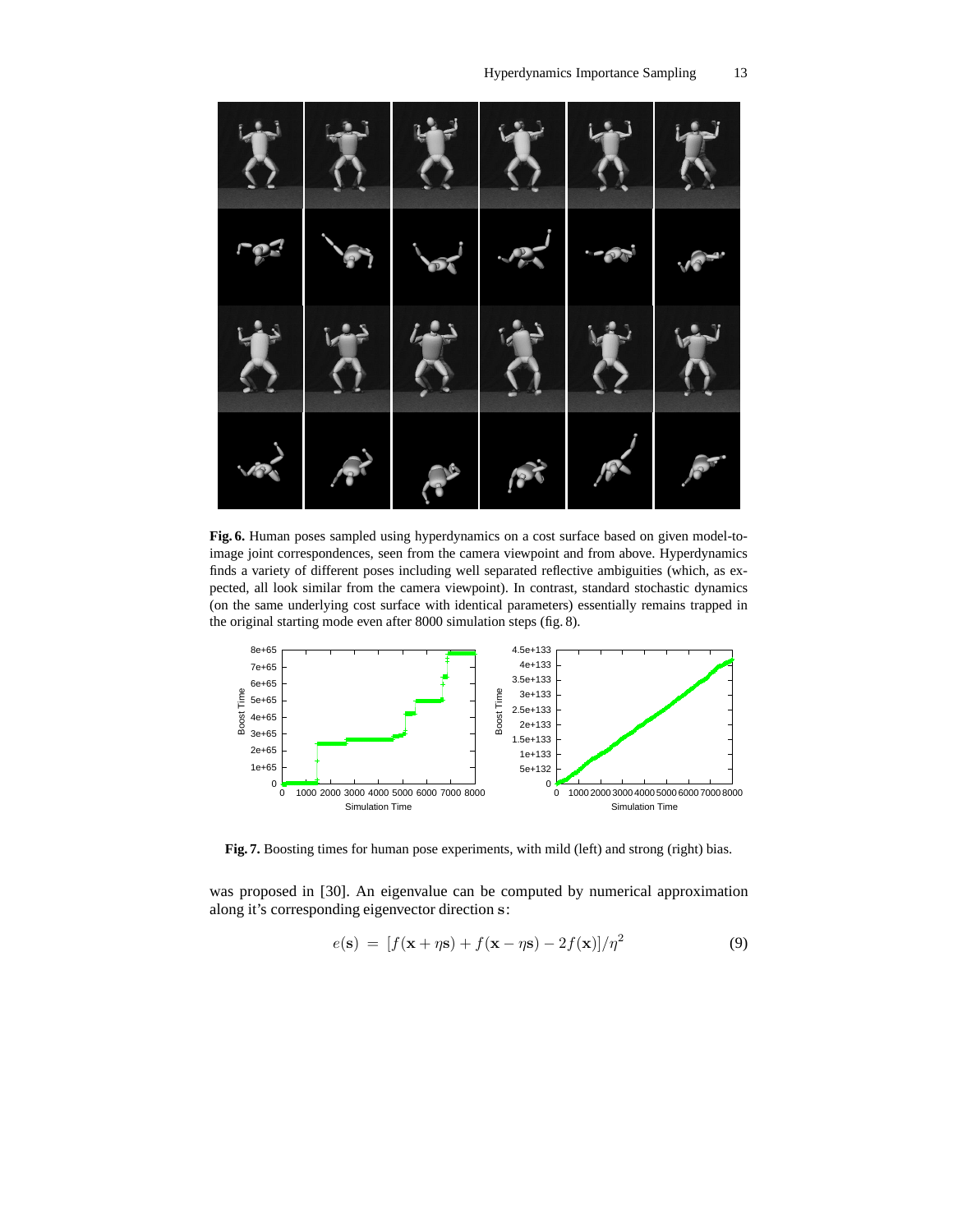

**Fig. 8.** Stochastic dynamics on the original cost surface leads to "trapping" in the starting mode.

The eigenvector direction can be estimated numerically using any gradient descent method, based on a random initialization **s** or on the one from the previous dynamics step, using:

$$
\frac{de}{ds} = \left[ \mathbf{g}(\mathbf{x} + \eta \mathbf{s}) - \mathbf{g}(\mathbf{x} - \eta \mathbf{s}) \right] / \eta \tag{10}
$$

The lowest eigenvector obtained from the minimization (10) is then used to compute the corresponding eigenvalue via (9). The procedure can be repeated for higher eigenvalueeigenvector pairs by maintaining orthogonality with previous directions. The derivative of the projected gradient  $g_{1p}$  can then be obtained by applying the minimization to the matrices  $\mathbf{H} + \lambda \mathbf{g} \mathbf{g}^{\top}$  and  $\mathbf{H} - \lambda \mathbf{g} \mathbf{g}^{\top}$ . One thus minimizes:

$$
\frac{de_i}{dx} = \left\{ \left[ g(x + \eta s) + g(x - \eta s) - 2g(x) \right] / \eta^2 \right\}_{s=s_i}
$$

where:

$$
e_{\pm\lambda} = e(\mathbf{s}) \pm \lambda \left[ \frac{f(\mathbf{x} + \eta \mathbf{s}) - f(\mathbf{x} - \eta \mathbf{s})}{2\eta} \right]^2
$$

A good approximation to  $g_{p1}$  can be obtained from [30]:

$$
g_{p1} = \frac{1}{2\lambda}(e_{+\lambda} - e_{-\lambda}),
$$
 and  $\frac{dg_{p1}}{dx} = \frac{1}{2\lambda}\left(\frac{de_{+\lambda}}{dx} - \frac{de_{-\lambda}}{dx}\right)$ 

#### **References**

- [1] A. Barr. Global and Local Deformations of Solid Primitives. *Computer Graphics*, 18:21– 30, 1984.
- [2] M. Black and A. Rangarajan. On the Unification of Line Processes, Outlier Rejection, and Robust Statistics with Applications in Early Vision. *IJCV*, 19(1):57–92, July 1996.
- [3] T. Cham and J. Rehg. A Multiple Hypothesis Approach to Figure Tracking. In *CVPR*, volume 2, pages 239–245, 1999.
- [4] K. Choo and D. Fleet. People Tracking Using Hybrid Monte Carlo Filtering. In *ICCV*, 2001.